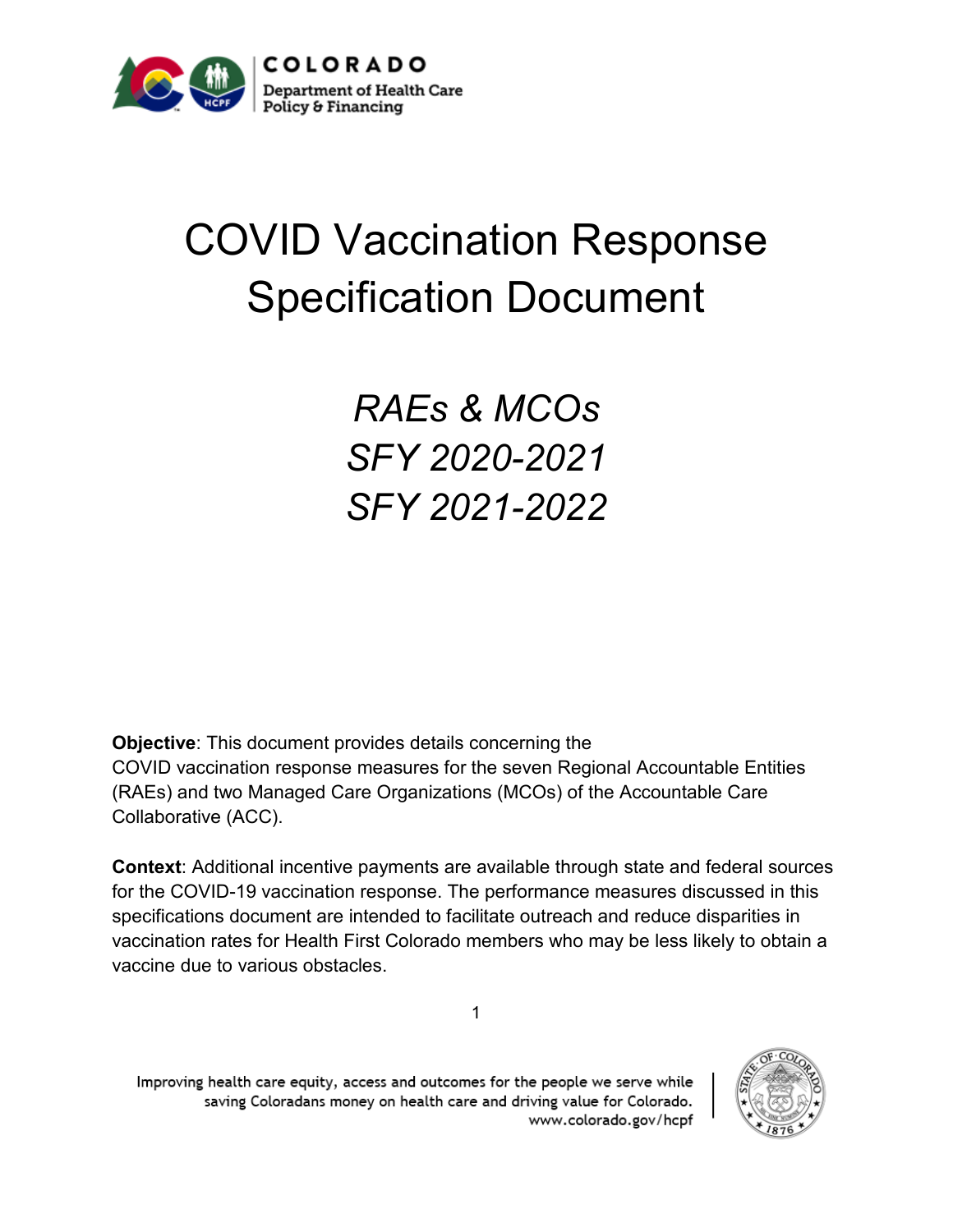

|                            | <b>TABLE OF CONTENTS</b>                                                                              |              |                |                                     |  |  |  |
|----------------------------|-------------------------------------------------------------------------------------------------------|--------------|----------------|-------------------------------------|--|--|--|
| <b>Heading</b>             | <b>Description</b>                                                                                    | <b>Owner</b> | Page #         | <b>Funding</b><br><b>Allocation</b> |  |  |  |
| Revision<br><b>History</b> | <b>Nersion Control Details</b>                                                                        | <b>HCPF</b>  | 3              |                                     |  |  |  |
|                            | <b>Methods</b>                                                                                        |              |                |                                     |  |  |  |
| <b>Targets</b>             | A Snapshot                                                                                            | <b>HCPF</b>  | 4              |                                     |  |  |  |
| <b>Methods</b><br>Summary  | <b>Setting Targets and Baselines</b>                                                                  | <b>HCPF</b>  | 6              |                                     |  |  |  |
| Calculations<br>and Payout | <b>Timelines and Amounts</b>                                                                          | <b>HCPF</b>  | $\overline{7}$ |                                     |  |  |  |
|                            | <b>Measures</b>                                                                                       |              |                |                                     |  |  |  |
|                            | <b>Successful Vaccination Outreach</b><br>Measure 1   for Potentially Homebound<br><b>Members</b>     | <b>HCPF</b>  | 9              |                                     |  |  |  |
|                            | Vaccination Disparity Reduction,<br>Measure 2 Phase 1 (Members of Color<br>Compared to White Members) | <b>HCPF</b>  | 10             |                                     |  |  |  |
| Measure 3                  | Vaccination Disparity Reduction,<br>Phase 2 (Members of Color<br>Compared to White Members)           | <b>HCPF</b>  | 12             |                                     |  |  |  |
|                            | <b>Appendix</b>                                                                                       |              |                |                                     |  |  |  |
| Appendix A                 | <b>Monthly Vaccination Response</b><br><b>Report Template</b>                                         | <b>HCPF</b>  | 15             |                                     |  |  |  |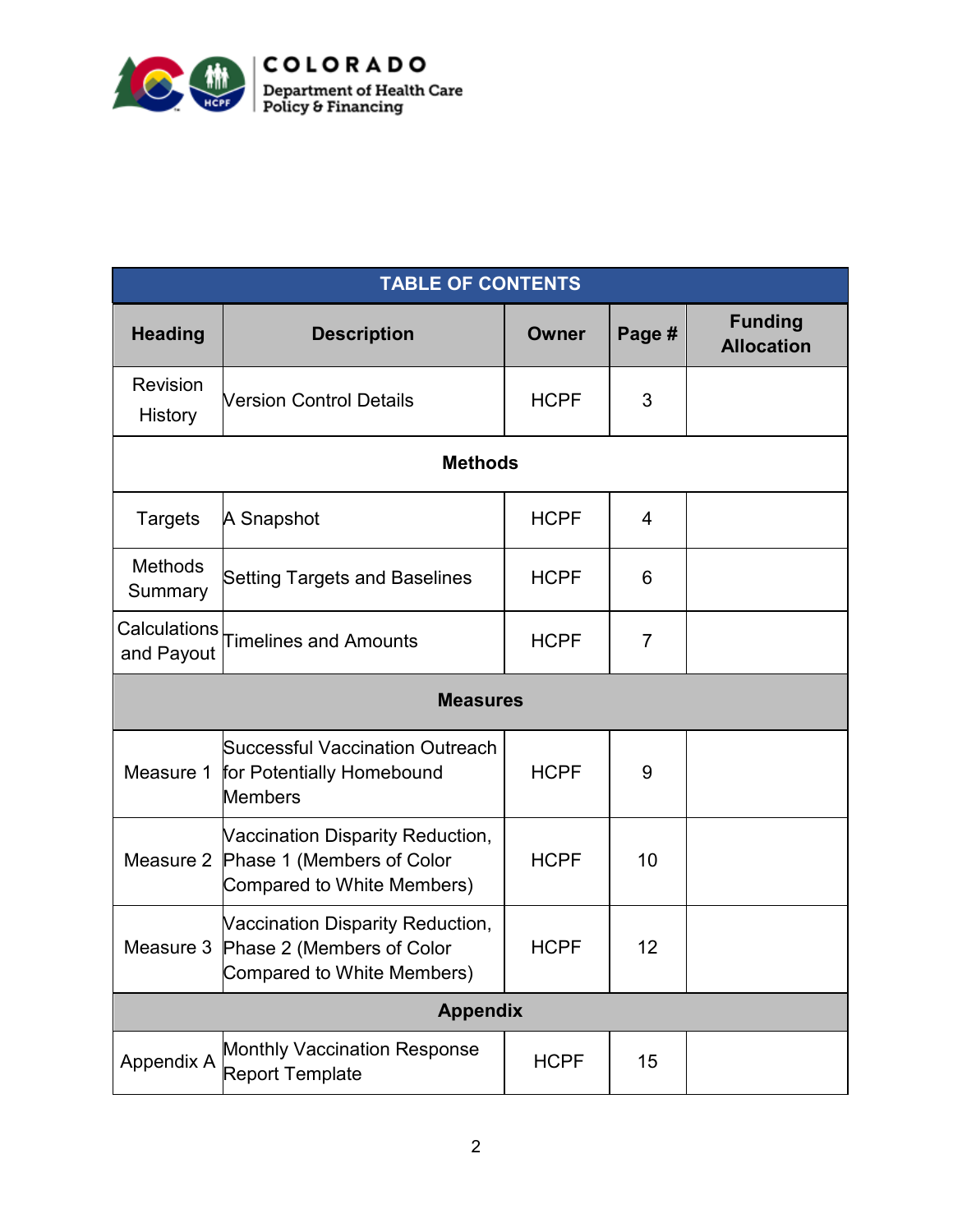

| <b>Revision History</b> |                |                                     |  |
|-------------------------|----------------|-------------------------------------|--|
| <b>Document Date</b>    | <b>Version</b> | <b>Change Description</b>           |  |
| 4/9/2021                | V1             | Draft for RAE/MCO Feedback          |  |
| 4/22/2021               | V2             | <b>Final Specification Document</b> |  |
| 4/30/2021               | V3             | Goal for Phase 1 Added              |  |
| 7/8/2021                | 74             | Goal for Phase 2 Added              |  |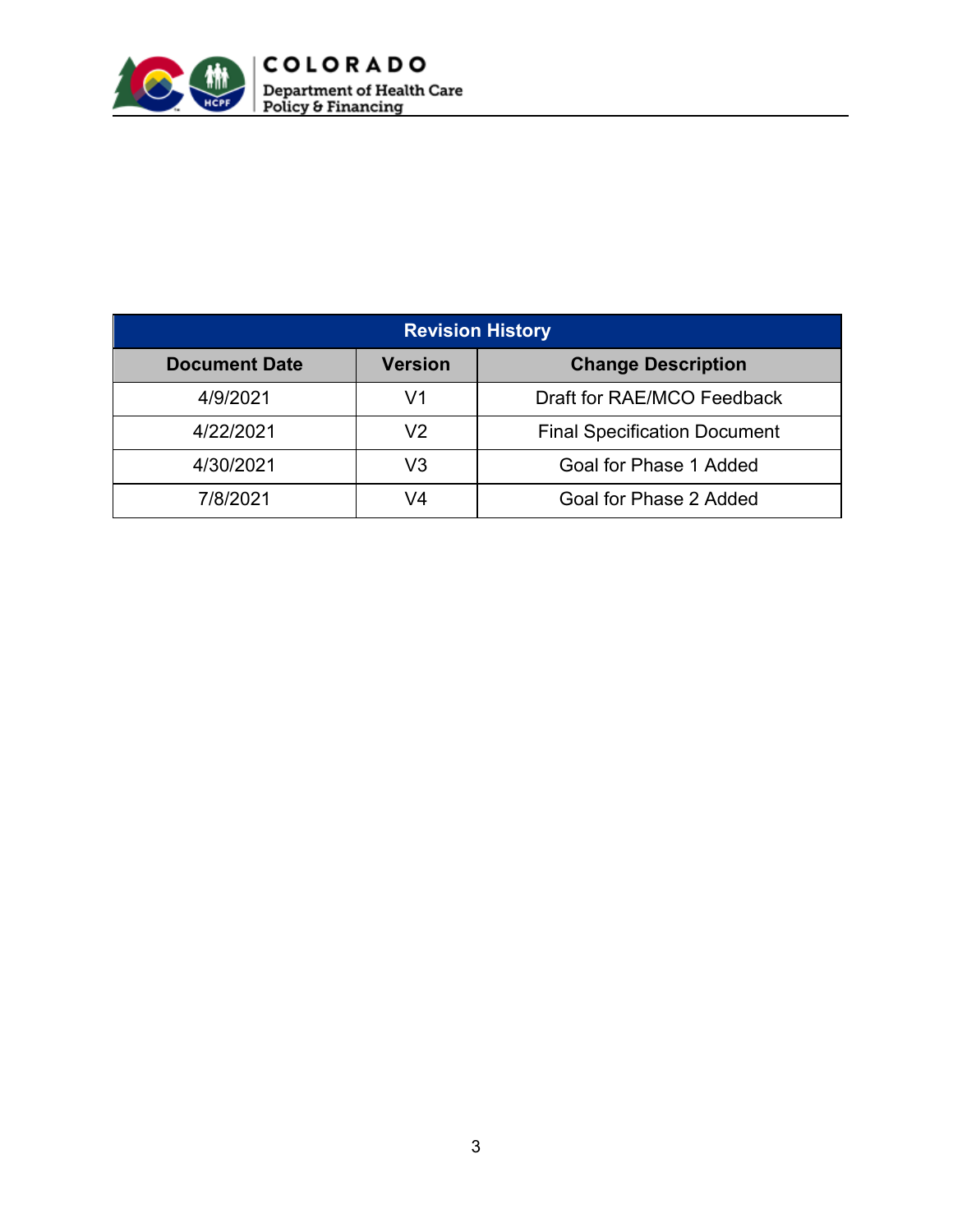

#### **Performance Targets: A Snapshot**

Targets will be consistent across RAEs and MCOs, and this table will be updated with targets as specified below. Target setting is delayed to allow sufficient time to obtain CIIS vaccination data to accurately assess disparities. Phase 1 and Phase 2 align with CDPHE's vaccine eligibility phases.

| <b>Performance Measures</b>             | Target             | <b>Performance As Of</b> |
|-----------------------------------------|--------------------|--------------------------|
| Successful Vaccination Outreach to      |                    |                          |
| <b>Potentially Homebound Members</b>    | 100% Outreach      | N/A                      |
| Vaccination Disparity Reduction Between |                    |                          |
| Members of Color and White Members,     |                    | ACC Disparity as of      |
| Phase 1                                 | Goal set 4/30/2021 | 4/30/2021: 0.7%          |
|                                         |                    |                          |
| Vaccination Disparity Reduction Between |                    |                          |
| Members of Color and White Members,     | Goal will be set   | ACC Disparity as of      |
| Phase 2                                 | 5/30/2021*         | 6/15/2021: 0.8%          |

*Note: Due to the nature of vaccination roll out, baselines are not used to calculate targets in these performance measures. "Performance As Of" is shown only to provide context for RAE/MCO efforts to reduce disparities. Final targets and disparity percentages will be added to the specifications document once the data are available.*

\*Due to a delay in calculation, the goal was set based on data as of 6/15/2021

|                                                                            | Vaccination Rates: Phase 1 Performance as of 4/30/2021 |       |                |                |                |                |                  |                |                |            |
|----------------------------------------------------------------------------|--------------------------------------------------------|-------|----------------|----------------|----------------|----------------|------------------|----------------|----------------|------------|
|                                                                            | R <sub>1</sub>                                         | Prime | R <sub>2</sub> | R <sub>3</sub> | R <sub>4</sub> | R <sub>5</sub> | Denver<br>Health | R <sub>6</sub> | R <sub>7</sub> | <b>ACC</b> |
| Members of Color                                                           | 19.9%                                                  | 21.6% | 17.1%          | 16.8%          | 18.1%          | 21.0%          | 22.3%            | 19.4%          | 12.8%          | 18.2%      |
| Denominator                                                                | 6,737                                                  | 2,255 | 8,566          | 32,891         | 17,127         | 20,926         | 10,208           | 12,352         | 14,946         | 126,008    |
| <b>Numerator</b>                                                           | 1,338                                                  | 486   | 1,466          | 5,535          | 3,108          | 4,393          | 2,273            | 2,391          | 1,919          | 22,909     |
| White members                                                              | 21.8%                                                  | 23.6% | 15.9%          | 18.2%          | 16.8%          | 23.9%          | 22.9%            | 19.8%          | 14.3%          | 18.9%      |
| Denominator                                                                | 21,313                                                 | 9,490 | 9,933          | 28,803         | 19,222         | 11,983         | 5,213            | 24,532         | 25,673         | 156,162    |
| <b>Numerator</b>                                                           | 4,641                                                  | 2,235 | 1,578          | 5,249          | 3,224          | 2,868          | 1,194            | 4,852          | 3,664          | 29,505     |
| <b>Difference</b><br><b>Between</b><br>Members of Color<br>& White Members | 1.9%                                                   | 2.0%  | $-1.2%$        | 1.4%           | $-1.4%$        | 2.9%           | 0.6%             | 0.4%           | 1.4%           | 0.7%       |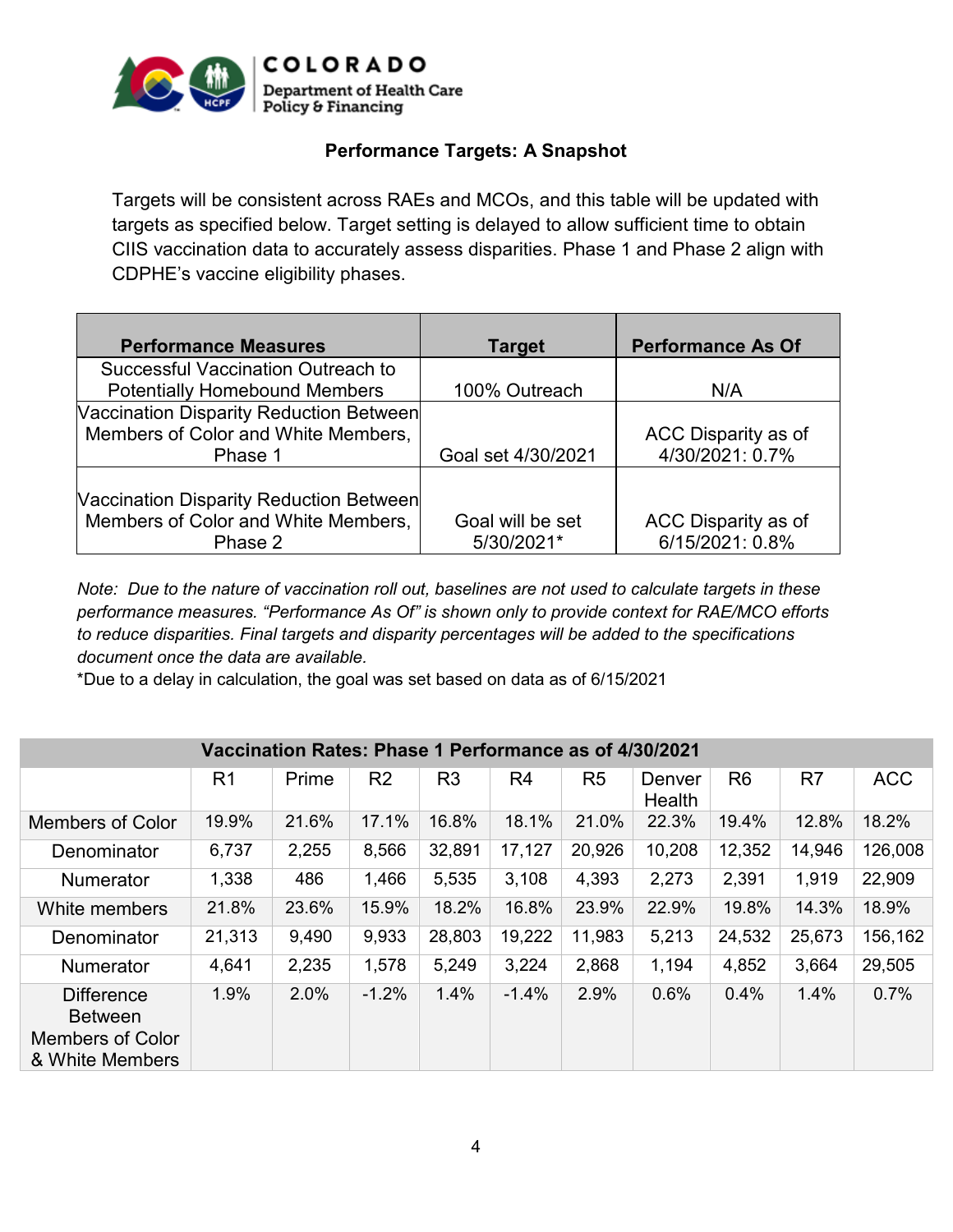

|                                                                                      | Vaccination Rates: Phase 2 Performance as of 6/15/2021 |          |                |                |          |                |                  |                |        |            |
|--------------------------------------------------------------------------------------|--------------------------------------------------------|----------|----------------|----------------|----------|----------------|------------------|----------------|--------|------------|
|                                                                                      | R <sub>1</sub>                                         | Prime    | R <sub>2</sub> | R <sub>3</sub> | R4       | R <sub>5</sub> | Denver<br>Health | R <sub>6</sub> | R7     | <b>ACC</b> |
| Members of<br>Color                                                                  | 26.3%                                                  | 20.1%    | 21.0%          | 26.8%          | 17.0%    | 25.5%          | 25.5%            | 30.2%          | 16.1%  | 23.9%      |
| Denominator                                                                          | 13,203                                                 | 5,897    | 12,598         | 52,439         | 19,485   | 25,137         | 28,246           | 20,473         | 27,295 | 204,773    |
| <b>Numerator</b>                                                                     | 3,469                                                  | 1,187    | 2,644          | 14,068         | 3,319    | 6,419          | 7,197            | 6,178          | 4,398  | 48,879     |
| White<br>members                                                                     | 27.1%                                                  | 16.9%    | 17.1%          | 26.4%          | 15.7%    | 30.5%          | 34.7%            | 32.7%          | 17.8%  | 24.6%      |
| Denominator                                                                          | 34,918                                                 | 18,186   | 14,211         | 41,348         | 20,810   | 13,718         | 15,812           | 37,549         | 39,040 | 235,592    |
| <b>Numerator</b>                                                                     | 9,457                                                  | 3,074    | 2,436          | 10,898         | 3,276    | 4,189          | 5,481            | 12,274         | 6,945  | 58,030     |
| <b>Difference</b><br><b>Between</b><br>Members of<br>Color & White<br><b>Members</b> | 0.81%                                                  | $-3.23%$ | $-3.85%$       | $-0.47%$       | $-1.29%$ | 5.00%          | 9.18%            | 2.51%          | 1.68%  | 0.76%      |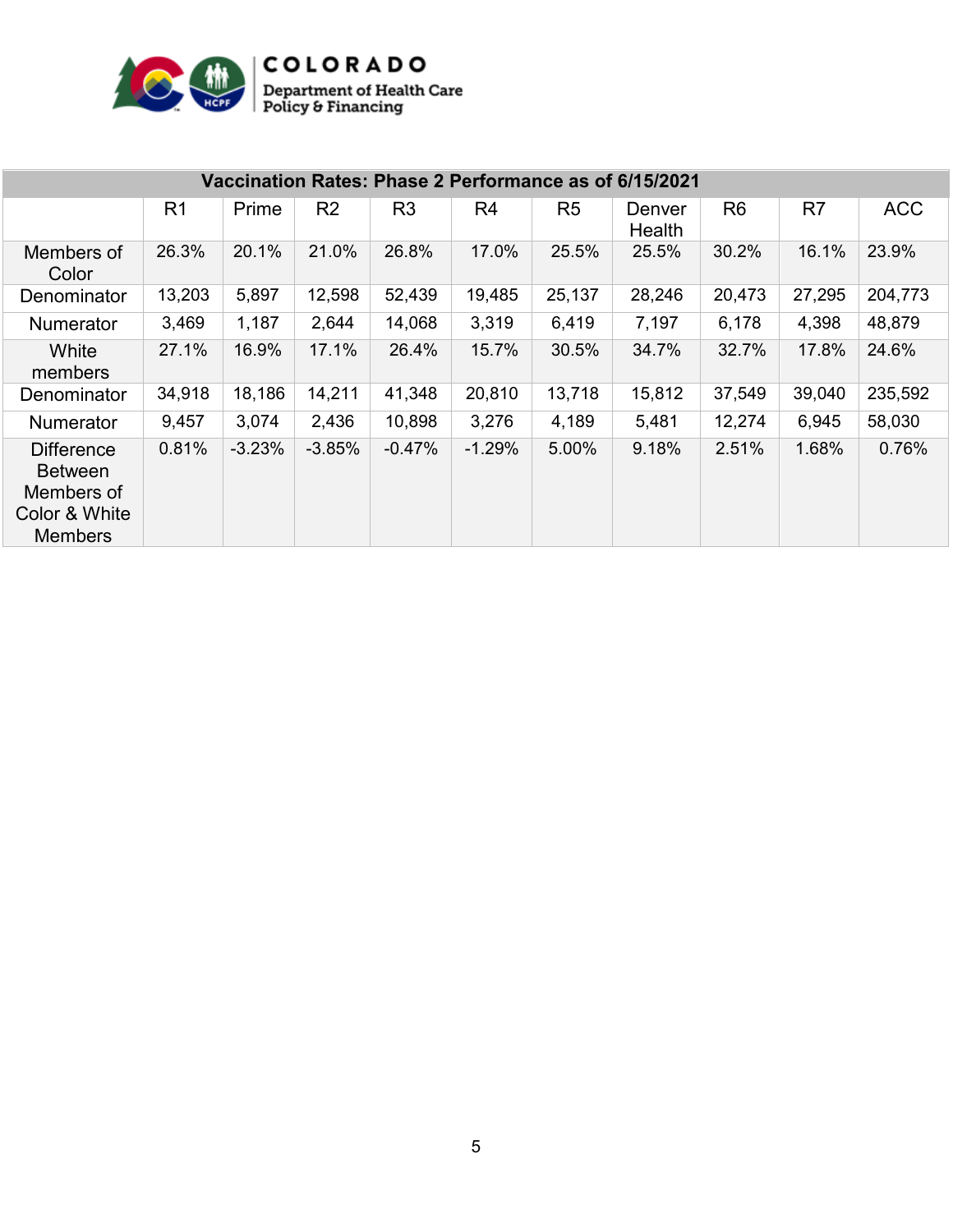

#### **Methods Summary**

There are three COVID Vaccination Response performance measures in this specifications document which prioritize two populations: potentially homebound members and members of color. The Department selected these measures to incentivize RAEs and MCOs to facilitate access to vaccinations for communities that, without additional support, would likely have disproportionately fewer opportunities to get fully vaccinated.

Performance expectations for disparity reduction are the same across all RAEs and MCOs, but regional Medicaid vaccination percentages will be used when setting targets. Targets for members of color will be set according to the timelines mentioned in the specifications to allow for more complete CIIS data before calculating. This delayed target setting is not ideal, but it will allow for a target setting process that is accurate and fair. RAEs will have the opportunity to provide feedback, but the Department will finalize the targets. Baselines are not used in any of the performance measures because of the rapidly changing vaccination roll out and because the goal is to reduce disparities in vaccination rates between populations, not between two points in time.

RAEs/MCOs should consult the purchase order for the Department's guidance and expectations on activities to support these priority populations.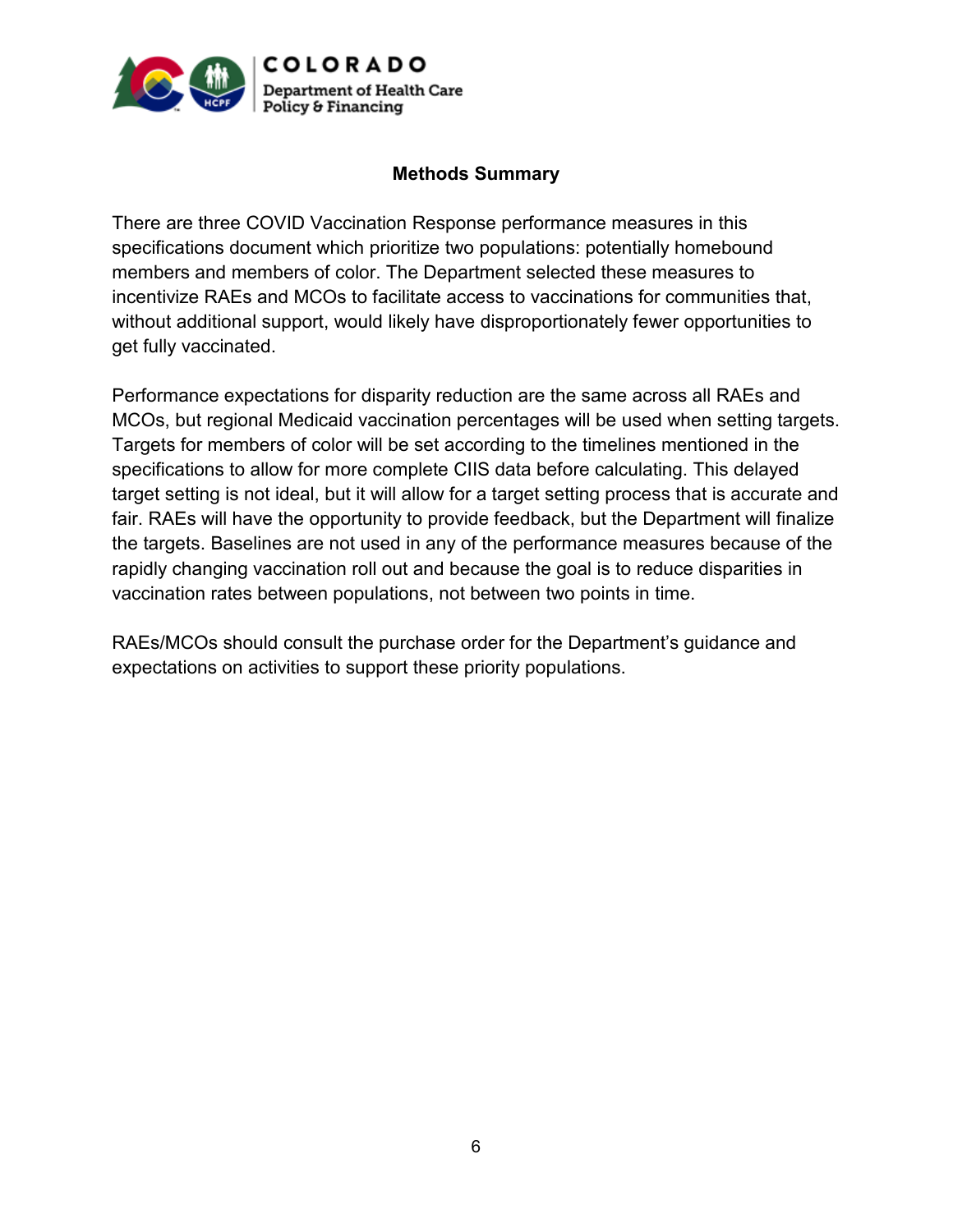

#### **Calculations and Payout: Timeframes and Amounts**

The Department will calculate final performance results as listed in each measure specification in this document. Payment amounts are outlined below. Phase 1 and 2 refer to member CDPHE member eligibility phases.

- Performance Payment 1: 100% completion of outreach to the potentially homebound population (25% of Funds)
- Performance Payment 2: Vaccination disparity reduction between members of color and white members Phase 1 (50% of Funds)
- Performance Payment 3: Vaccination disparity reduction between members of color and white members Phase 2 (25% of Funds)

Payment amounts are relative to the size of the priority population for the measure. The Purchase Order is the source of truth for all payment amounts and details.

|                  |                             |                                                                                            | <b>RAEs</b>                                                                                |                                                                                              |                                                    |
|------------------|-----------------------------|--------------------------------------------------------------------------------------------|--------------------------------------------------------------------------------------------|----------------------------------------------------------------------------------------------|----------------------------------------------------|
|                  | <b>Payment</b><br>for Plan* | <b>Performance</b><br><b>Payment 1:</b><br>25% of<br><b>Performance</b><br><b>Payments</b> | <b>Performance</b><br><b>Payment 2:</b><br>50% of<br><b>Performance</b><br><b>Payments</b> | <b>Performance</b><br><b>Payment 3:</b><br>$25%$ of<br><b>Performance</b><br><b>Payments</b> | <b>Total</b><br><b>Payments</b><br><b>Possible</b> |
| RAE 1            | \$76,758                    | \$360,339                                                                                  | \$392,343                                                                                  | \$196,172                                                                                    | \$1,025,613                                        |
| RAE <sub>2</sub> | \$41,456                    | \$166,311                                                                                  | \$413,099                                                                                  | \$206,549                                                                                    | \$827,415                                          |
| RAE <sub>3</sub> | \$147,286                   | \$526,650                                                                                  | \$1,664,522                                                                                | \$832,261                                                                                    | \$3,170,719                                        |
| RAE <sub>4</sub> | \$105,335                   | \$471,213                                                                                  | \$713,964                                                                                  | \$356,982                                                                                    | \$1,647,494                                        |
| RAE <sub>5</sub> | \$100,767                   | \$415,776                                                                                  | \$890,166                                                                                  | \$445,083                                                                                    | \$1,851,791                                        |
| RAE <sub>6</sub> | \$84,207                    | \$304,903                                                                                  | \$644,811                                                                                  | \$322,406                                                                                    | \$1,356,327                                        |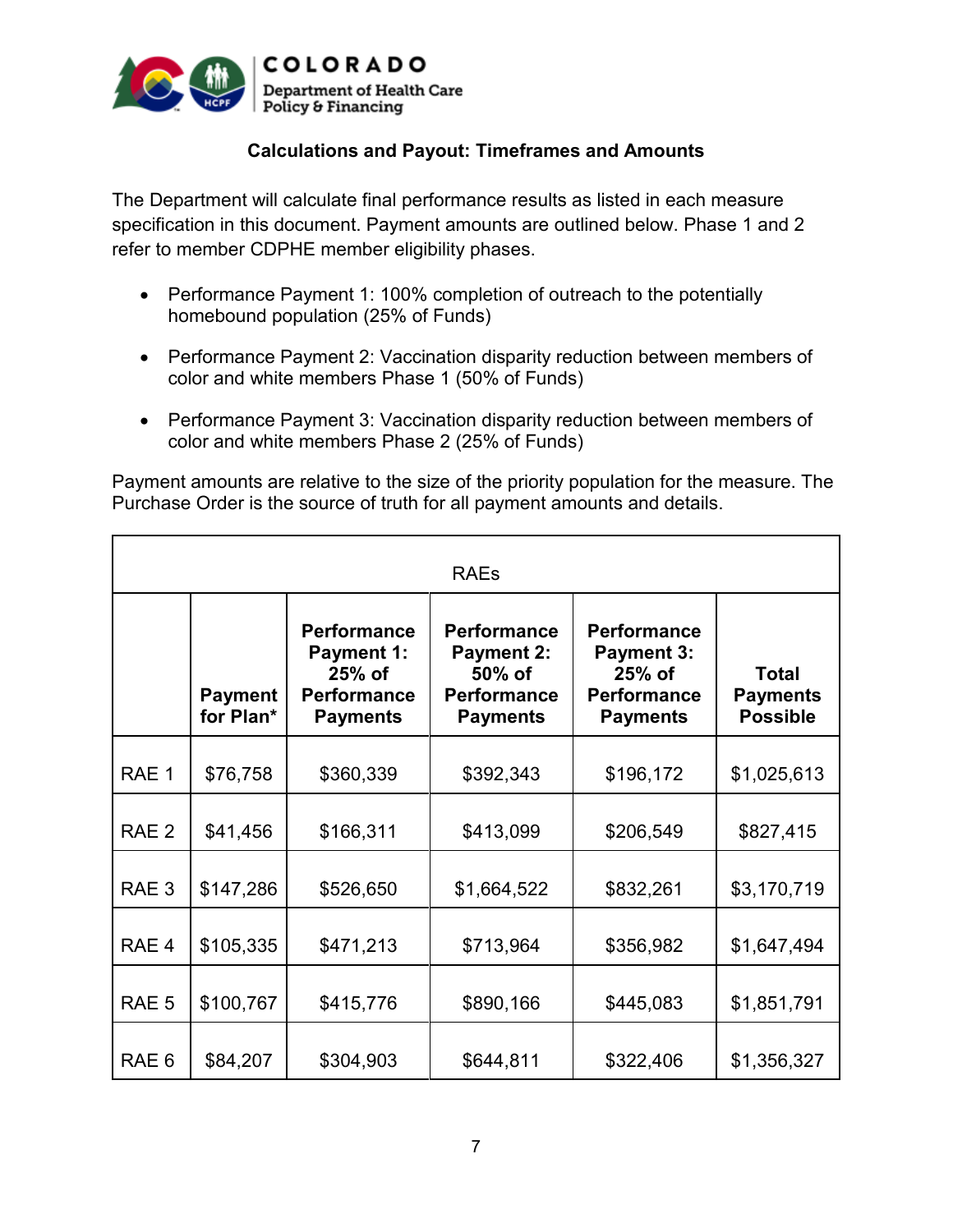

| $RAE$ 7 | \$121,324 | \$526,650   | \$824,778   | \$412,389   | \$1,885,141  |
|---------|-----------|-------------|-------------|-------------|--------------|
| Total   | \$677,133 | \$2,771,842 | \$5,543,684 | \$2,771,842 | \$11,764,500 |

|                  |           |           | <b>MCOs</b> |           |             |
|------------------|-----------|-----------|-------------|-----------|-------------|
| Denver<br>Health | \$51,003  | \$135,417 | \$574,966   | \$287,483 | \$1,048,869 |
| <b>RMHP</b>      | \$79,104  | \$211,806 | \$119,481   | \$59,740  | \$470,131   |
| Total            | \$130,107 | \$347,223 | \$694,447   | \$347,223 | \$1,519,000 |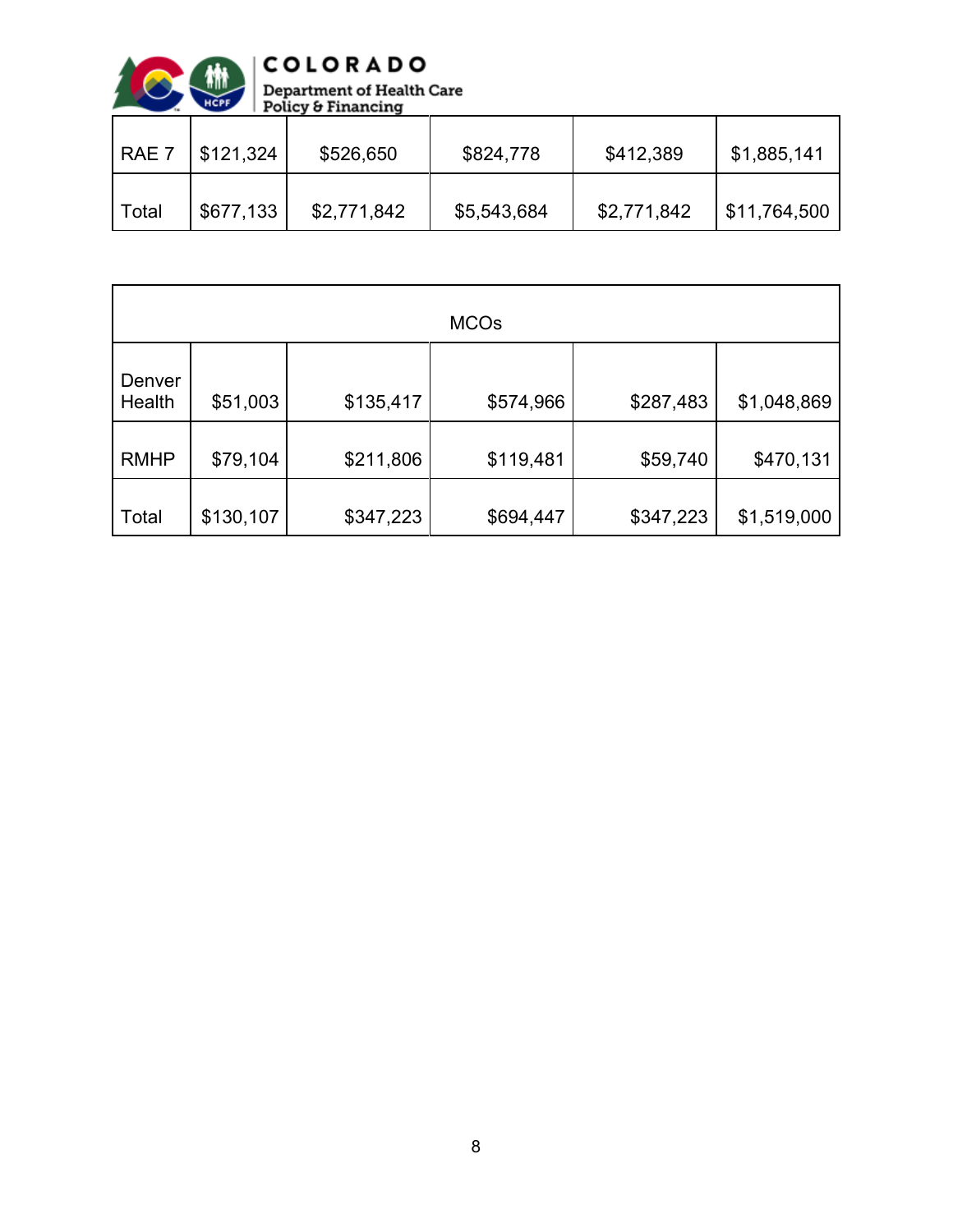

#### **COVID Vaccination Response Measures**

**Measure 1**: Successful Vaccination Outreach to Potentially Homebound Members

| <b>Definition</b>                   | Percentage of completed outreach forms among potentially<br>homebound members. Forms designate who on the "potentially<br>homebound" list is truly homebound and who is not truly<br>homebound but requires additional supports. Successful<br>outreach will be defined as a completed form or spreadsheet for<br>a member on this list, which requires a bidirectional phone call to<br>fill out.<br>See target methodology for more details on the definition of<br>"successful outreach."                                                                                |
|-------------------------------------|-----------------------------------------------------------------------------------------------------------------------------------------------------------------------------------------------------------------------------------------------------------------------------------------------------------------------------------------------------------------------------------------------------------------------------------------------------------------------------------------------------------------------------------------------------------------------------|
| <b>Numerator</b>                    | Number of members with a completed outreach form or<br>spreadsheet, and, if outreach is not successful, documentation<br>that at least three attempts were made to a member. Two of<br>these attempts must be phone calls. The two-phone call<br>requirement cannot not include IVR calls.<br>RAEs/MCOs are expected to use the most up-to-date phone<br>numbers that are available, such as incorporating HIE contact<br>information as feasible.                                                                                                                          |
| <b>Denominator</b>                  | Number of members identified as potentially homebound as of<br>February 2021. These members are on a list that RAEs/MCOs<br>received in March 2021.                                                                                                                                                                                                                                                                                                                                                                                                                         |
| <b>Baseline Period</b>              | N/A                                                                                                                                                                                                                                                                                                                                                                                                                                                                                                                                                                         |
| <b>Performance</b>                  | RAEs: March 17, 2021 - May 31, 2021                                                                                                                                                                                                                                                                                                                                                                                                                                                                                                                                         |
| <b>Period</b>                       | MCOs: March 17, 2021 - May 31, 2021                                                                                                                                                                                                                                                                                                                                                                                                                                                                                                                                         |
| <b>HCPF Target</b>                  | 100% successful outreach. See below for definition.                                                                                                                                                                                                                                                                                                                                                                                                                                                                                                                         |
| <b>Target</b><br><b>Methodology</b> | Success is measured as completed outreach forms or<br>spreadsheet data entry as a result of a bidirectional call, or if<br>unsuccessful, provide documentation that at least three attempts<br>per member were made, two of which must be phone calls<br>(these two calls cannot be IVR). If after attempting to find<br>updated information, there is no accurate contact information for<br>a member, then RAEs/MCOs should document that in the<br>monthly report. RAEs/MCOs can also document when outreach<br>did not occur because a member was already vaccinated or |

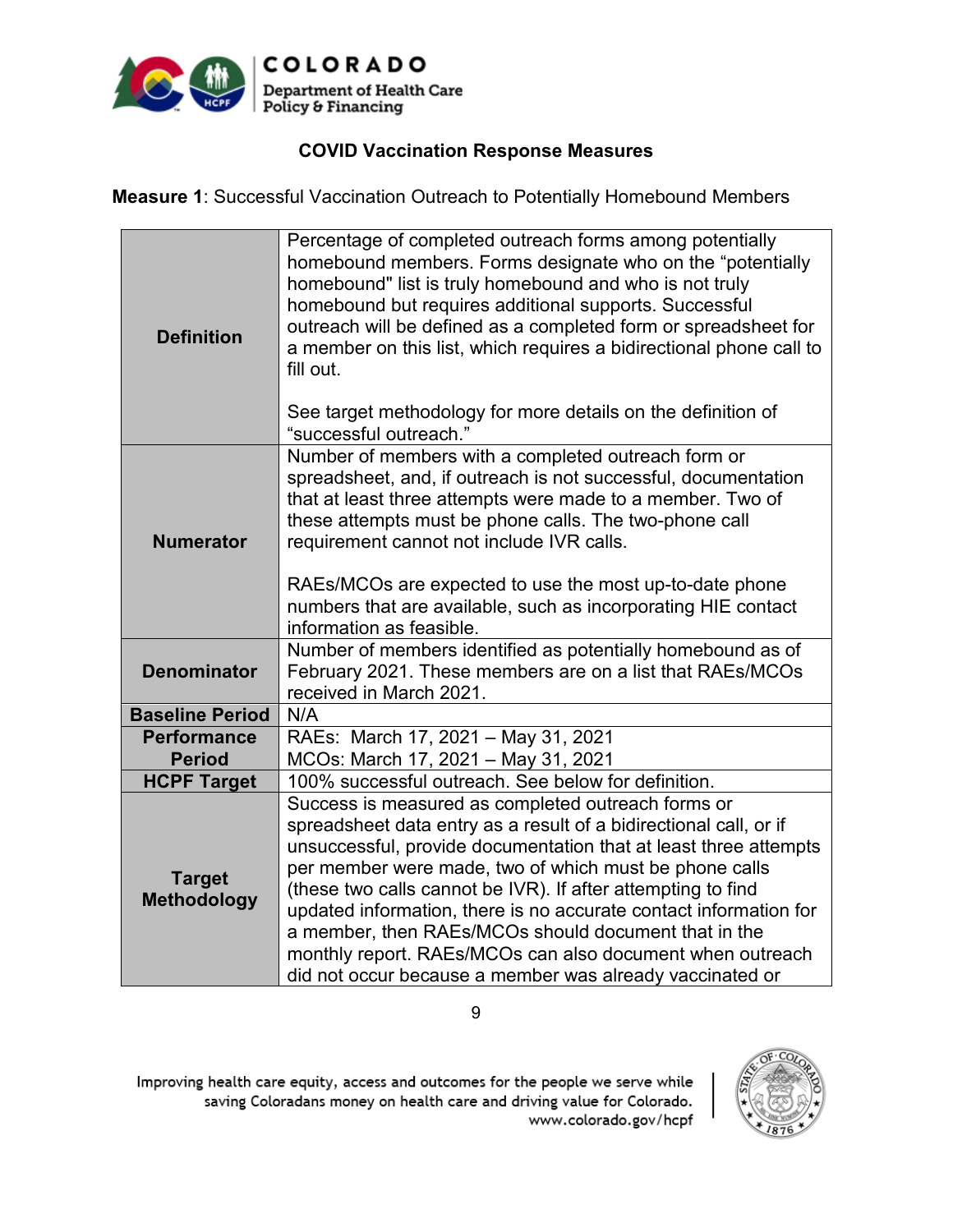

 $|COLORADO$ **Department of Health Care** 

| Policy & Financing                                                                                                                                                                                                                                                                                                                                                                                                                                                                          |
|---------------------------------------------------------------------------------------------------------------------------------------------------------------------------------------------------------------------------------------------------------------------------------------------------------------------------------------------------------------------------------------------------------------------------------------------------------------------------------------------|
| when a member has since left Medicaid. This is possible with a<br>comparison of the March potentially homebound list with the<br>weekly CIIS data. If a RAE/MCO has no accurate phone number<br>but can send mail, for instance, they are encouraged to do so<br>and can record this in the monthly report. Outreach will be<br>successful for this measure as long as these criteria are met for<br>each potentially homebound member.                                                     |
| <b>COVID Vaccination Response</b>                                                                                                                                                                                                                                                                                                                                                                                                                                                           |
| Members who are truly homebound could benefit from having<br>the vaccination delivered directly to them. Members who are not<br>truly homebound may still face barriers to becoming vaccinated<br>and benefit from additional support. This measure will facilitate<br>outreach and vaccination support to these members.                                                                                                                                                                   |
| Department provided lists of potentially homebound members as<br>of February 2021 (received March 2021)                                                                                                                                                                                                                                                                                                                                                                                     |
| RAEs/MCOs are required to complete outreach forms or<br>spreadsheets for all members on the member lists they received,<br>regardless of whether someone is truly homebound or not. The<br>Department will review completed outreach forms on at least a<br>weekly basis. RAEs/MCOs that are not using the Google form<br>are required to submit their Excel spreadsheet on outreach each<br>Friday to Movelt.                                                                              |
| June 30, 2021                                                                                                                                                                                                                                                                                                                                                                                                                                                                               |
| Within 10 days of the calculation date                                                                                                                                                                                                                                                                                                                                                                                                                                                      |
| RAEs/MCOs are expected to document their outreach attempts<br>and results in the monthly reporting workbook in Appendix A. For<br>the small number of members for whom a phone number does<br>not exist or is incorrect -- even after attempts to obtain updated<br>contact information -- RAEs should try other methods for<br>reaching them if that is an option and if it is not, RAEs should<br>convey this information in the monthly report so that these<br>attempts receive credit. |
|                                                                                                                                                                                                                                                                                                                                                                                                                                                                                             |

**Measure 2**: Vaccination Disparity Reduction Between Members of Color and White Members, Phase 1

| <b>Definition</b> | Disparity reduction in vaccination rates between members of<br>color and White members by the end of the performance period.<br>The disparity must be equal to or less than 3 percentage points<br>(see below for more details on target setting). |
|-------------------|----------------------------------------------------------------------------------------------------------------------------------------------------------------------------------------------------------------------------------------------------|
| <b>Numerator</b>  | Number of members in the denominator who have received the<br>complete series of an FDA-approved vaccination.                                                                                                                                      |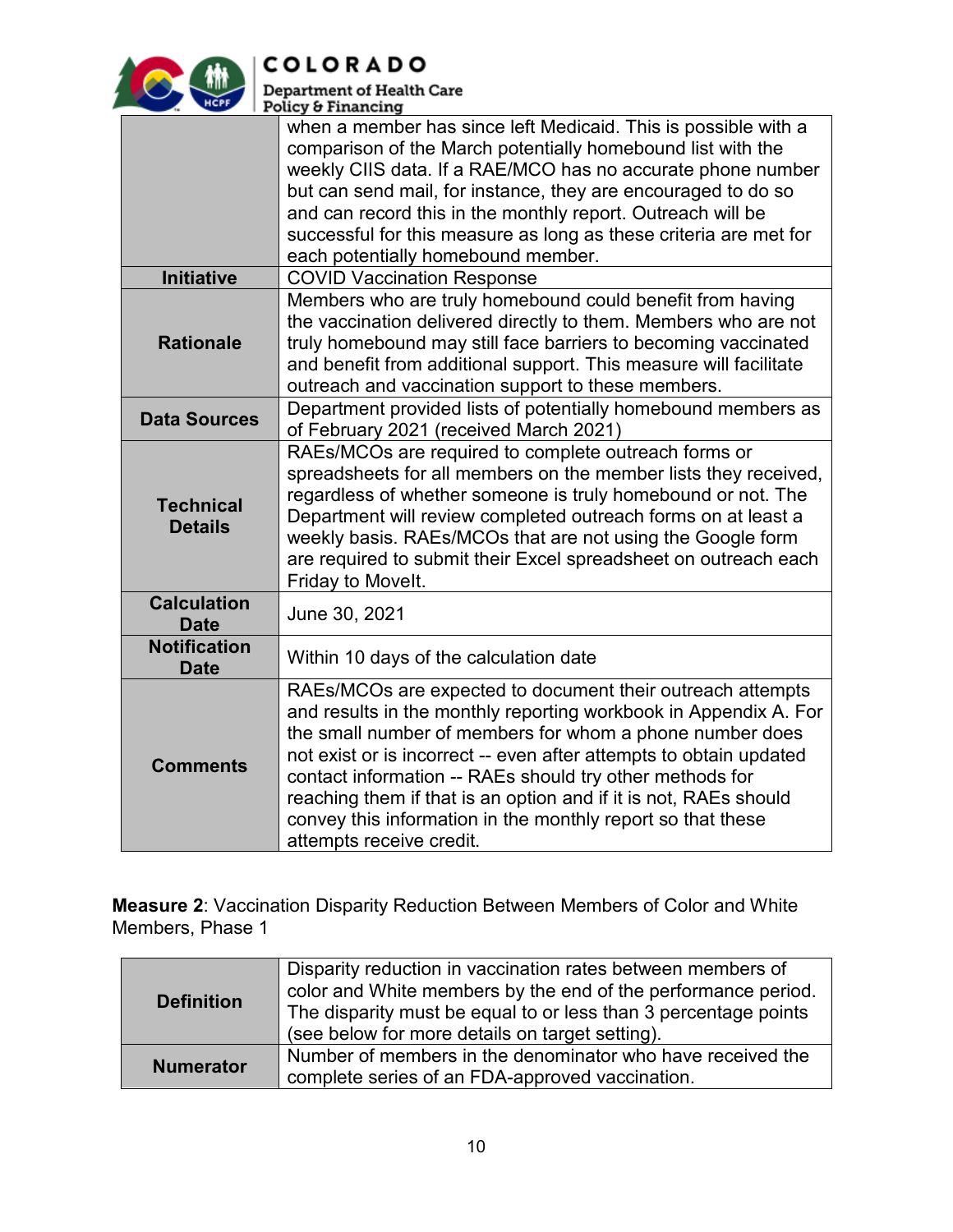

COLORADO

Department of Health Care<br>Policy & Financing

| <b>Denominator</b>                  | Number of attributed members who fall in the region/MCO non-<br>white group. Only members of color should be considered. A<br>member is considered to be a member of color if they select any<br>of the following race/ethnicity categories or a combination of<br>these categories: American Indian/Alaska Native, Asian,<br>Black/African American, Hispanic/Latino, Native Hawaiian/Other<br>Pacific Islander. If a member selects "White" but also another<br>race/ethnicity category listed above, they should also be<br>considered in the denominator. Members must be or have been<br>eligible for the vaccine in Phase 1 from January 1, 2021 – April<br>1, 2021 and based on medical condition and/or age. |
|-------------------------------------|----------------------------------------------------------------------------------------------------------------------------------------------------------------------------------------------------------------------------------------------------------------------------------------------------------------------------------------------------------------------------------------------------------------------------------------------------------------------------------------------------------------------------------------------------------------------------------------------------------------------------------------------------------------------------------------------------------------------|
| <b>Comparison</b><br><b>Group</b>   | White racial/ethnic group for Health First Colorado members.<br>These are members who only selected White, non-Hispanic for<br>race and ethnicity. The vaccination rate for this comparison<br>group will be calculated with the same methodology as detailed<br>above for the Members of Color group.                                                                                                                                                                                                                                                                                                                                                                                                               |
| <b>Exclusions</b>                   | Members who have not been continuously enrolled during the<br>performance period will be removed from the denominator. If a<br>member selects "Other/Unknown" or if they select<br>"Other/Unknown" and "White," then they are also excluded from<br>the denominator. "Not provided" will also be excluded. Children<br>under age 18 will be excluded. Members in facilities including<br>nursing facilities, alternative care facilities, intermediate care<br>facilities, regional center residents, and supported living program<br>members will be excluded. If a member changes RAEs during<br>the performance period, they will be removed from the<br>denominator.                                             |
| <b>Baseline Period</b>              | N/A This measure does not evaluate final performance against a<br>benchmark.                                                                                                                                                                                                                                                                                                                                                                                                                                                                                                                                                                                                                                         |
| <b>Performance</b><br><b>Period</b> | January 1, 2021 - June 30, 2021                                                                                                                                                                                                                                                                                                                                                                                                                                                                                                                                                                                                                                                                                      |
| <b>HCPF Target</b>                  | Disparity between members of color and White members is less<br>than or equal to 3 percentage points.                                                                                                                                                                                                                                                                                                                                                                                                                                                                                                                                                                                                                |
| <b>Target</b><br><b>Methodology</b> | The target (3 percentage points) will be determined by April 30,<br>2021, once the Department has more complete Phase 1<br>vaccination data to set a fair target. RAEs will have the<br>opportunity to weigh in on the target, but the Department will<br>make the final decision.                                                                                                                                                                                                                                                                                                                                                                                                                                   |
| Initiative                          | <b>COVID Vaccination Response</b>                                                                                                                                                                                                                                                                                                                                                                                                                                                                                                                                                                                                                                                                                    |
| <b>Rationale</b>                    | Vaccination against COVID-19 is necessary to reduce negative<br>health outcomes associated with the pandemic. Evidence points<br>to higher rates of contracting the virus and higher rates of<br>serious illness and death among communities of color compared<br>to White communities. Additionally, some members of color may<br>be hesitant to get vaccination, may experience challenges in<br>obtaining vaccination appointments, or may experience barriers                                                                                                                                                                                                                                                    |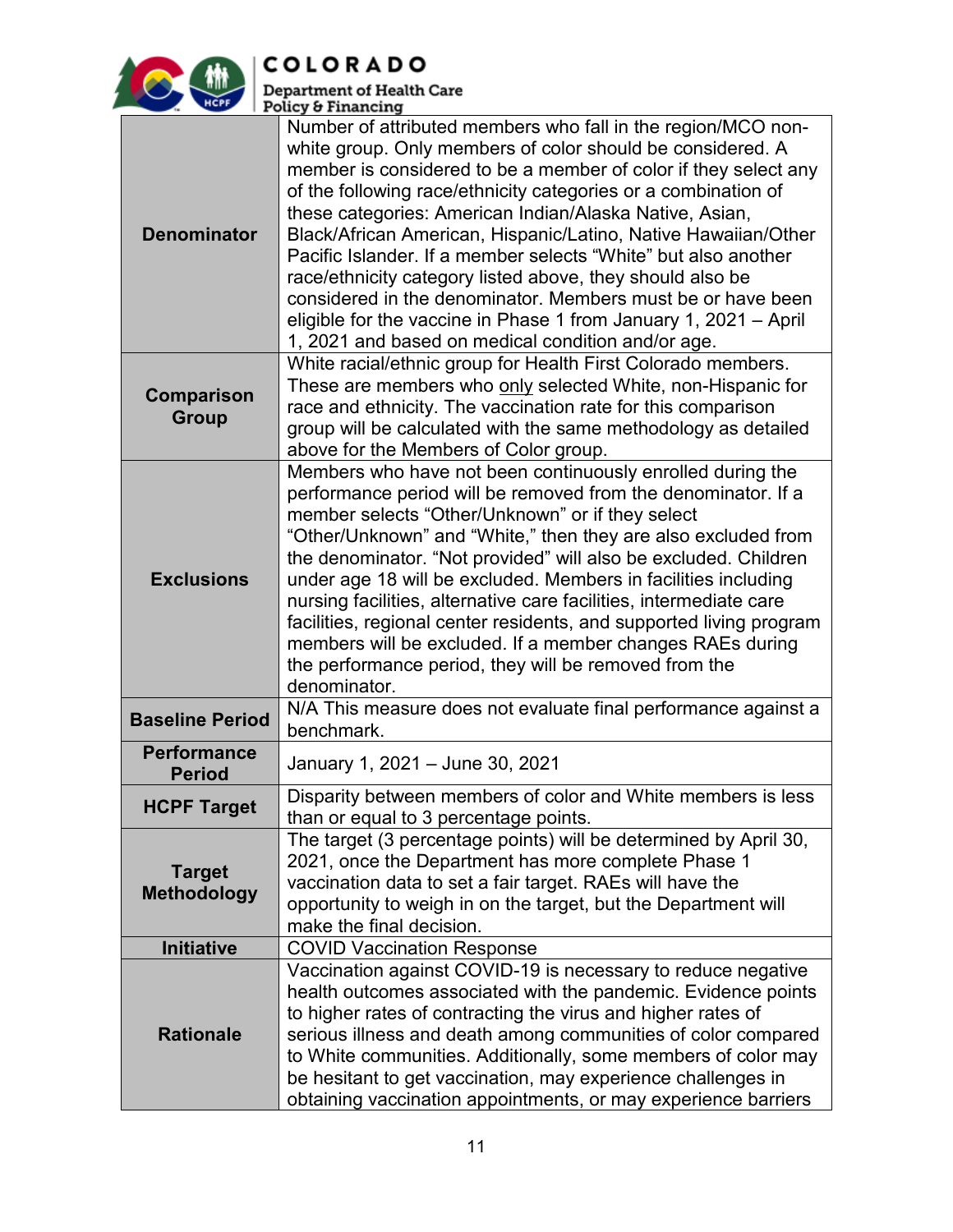

**COLORADO** 

| Department of Health Care |  |
|---------------------------|--|
|                           |  |
| Policy & Financing        |  |

|                                    | 5.11011519                                                                                                                                                                                                                                                                                                                                                                        |
|------------------------------------|-----------------------------------------------------------------------------------------------------------------------------------------------------------------------------------------------------------------------------------------------------------------------------------------------------------------------------------------------------------------------------------|
|                                    | to getting the vaccine (e.g., language, transportation). By<br>focusing on members of color, RAEs/MCOs can help ensure that<br>any potential disparities in vaccination rates and health<br>outcomes are minimized or eliminated.                                                                                                                                                 |
| <b>Data Sources</b>                | CBMS data will be used for the race/ethnicity groups. CIIS data<br>and BIDM claims data will be used to determine which members<br>have been vaccinated.                                                                                                                                                                                                                          |
|                                    | Only Health First Colorado members who were eligible for<br>vaccination in Phase 1 (CDPHE's definition of Phase 1) but<br>limited to age and medical condition will be included. For MCOs,<br>only age will be considered since the Department does not<br>provide data on medical conditions.                                                                                    |
| <b>Technical</b><br><b>Details</b> | The two dose series needs to be on different service dates and<br>the Department will not look for consistency with the<br>manufacturer. Unknown vaccines will be treated like a Moderna<br>or Pfizer vaccine (two doses). Fields used are MEMBERID,<br>SERVICEDATE, SERVICEDESCRIPTION from the CIIS data<br>and MCAID ID, LNE FRST SVC DT, and PROC CD from the<br>claims data. |
|                                    | Phase 1 criteria is age 50+ and members age 18+ who had a<br>"Vacc Phase Conditions Count" great than or equal to 1 as of the<br>February risk stratification file that was sent in March. Age will be<br>based on a 1/1/2021 date and will use the date of birth field in<br>the risk stratification files.                                                                      |
| <b>Calculation</b><br><b>Date</b>  | July 30, 2021                                                                                                                                                                                                                                                                                                                                                                     |
| <b>Notification</b><br><b>Date</b> | Within 10 days of the calculation date                                                                                                                                                                                                                                                                                                                                            |
| <b>Comments</b>                    | RAEs/MCOs must submit monthly vaccination response reports<br>per the instructions in Appendix A.<br>The Department will monitor the percentage difference between<br>members of color and white members through the end of the<br>performance period. If disparities significantly widen after the<br>goal is set, it will be at the Department's discretion to amend the        |
|                                    | goal. Vaccination response plans and activities will be taken into<br>consideration along with other factors.                                                                                                                                                                                                                                                                     |

**Measure 3**: Vaccination Disparity Reduction Between Members of Color and White Members, Phase 2

| <b>Definition</b> | Disparity reduction in vaccination rates between members of<br>color and White members by the end of the performance period.<br>The disparity must be equal to or less than 3 percentage points |
|-------------------|-------------------------------------------------------------------------------------------------------------------------------------------------------------------------------------------------|
|                   |                                                                                                                                                                                                 |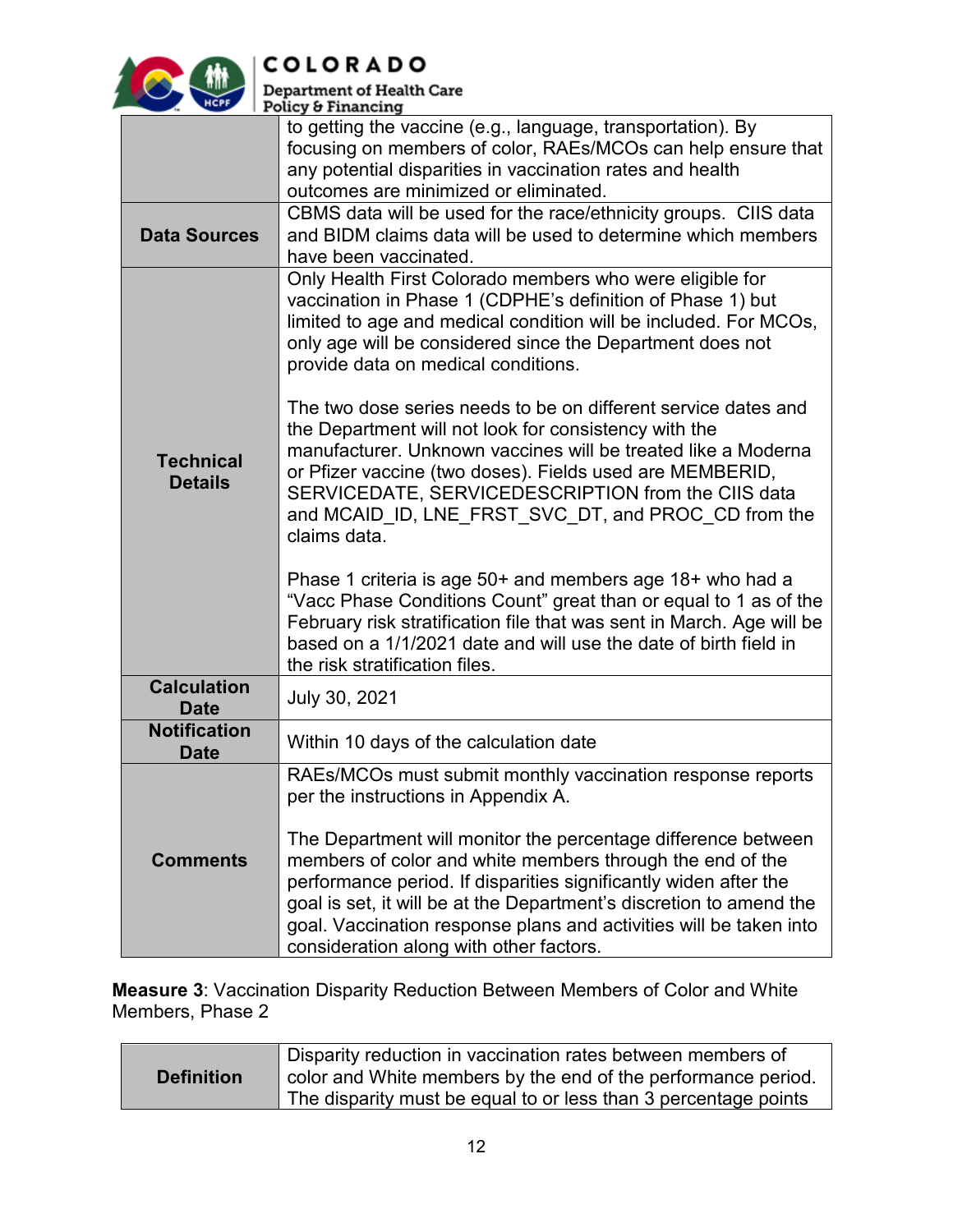

# **COLORADO**<br>Department of Health Care<br>Policy & Financing

|                                     | for 100% payment with a tiering structure (see below for more                                                                                                                                                                                                                                                                                                                                                                                                                                                                                                                                                                                                                                                                      |  |  |  |  |  |
|-------------------------------------|------------------------------------------------------------------------------------------------------------------------------------------------------------------------------------------------------------------------------------------------------------------------------------------------------------------------------------------------------------------------------------------------------------------------------------------------------------------------------------------------------------------------------------------------------------------------------------------------------------------------------------------------------------------------------------------------------------------------------------|--|--|--|--|--|
|                                     | details on target setting)                                                                                                                                                                                                                                                                                                                                                                                                                                                                                                                                                                                                                                                                                                         |  |  |  |  |  |
| <b>Numerator</b>                    | Number of members in the denominator who have received the<br>complete series of an FDA-approved vaccination.                                                                                                                                                                                                                                                                                                                                                                                                                                                                                                                                                                                                                      |  |  |  |  |  |
| <b>Denominator</b>                  | Number of attributed members who fall in the region/MCO non-<br>white group. Only members of color should be considered. A<br>member is considered to be a member of color if they select any<br>of the following race/ethnicity categories or a combination of<br>these categories: American Indian/ Alaska Native, Asian, Black/<br>African American, Hispanic/ Latino, Native Hawaiian/Other<br>Pacific Islander. If a member selects "White" but also another<br>race/ethnicity category listed above, they should also be<br>considered in the denominator. Phase 2 aligns with CDPHE's<br>Phase 2 eligibility criteria and for the purpose of this<br>specification, does not include anyone who was eligible in Phase<br>1. |  |  |  |  |  |
| Comparison<br><b>Group</b>          | White racial/ethnic group for Health First Colorado members.<br>These are members who only selected White, non-Hispanic for<br>race and ethnicity. The vaccination rate for this comparison<br>group will be calculated with the same methodology as detailed<br>above for the Members of Color group.                                                                                                                                                                                                                                                                                                                                                                                                                             |  |  |  |  |  |
| <b>Exclusions</b>                   | Members who have not been continuously enrolled during the<br>performance period will be removed from the denominator. If a<br>member selects "Other/Unknown" or if they select<br>"Other/Unknown" and "White," then they are also excluded from<br>the denominator. "Not provided" will also be excluded. Children<br>under age 18 will be excluded because they are not eligible for<br>all vaccines. Members in facilities including nursing facilities,<br>alternative care facilities, intermediate care facilities, regional<br>center residents, and supported living program members will be<br>excluded. If a member changes RAEs during the performance<br>period, they will be removed from the denominator.            |  |  |  |  |  |
| <b>Baseline Period</b>              | N/A This measure does not evaluate final performance against a<br>benchmark.                                                                                                                                                                                                                                                                                                                                                                                                                                                                                                                                                                                                                                                       |  |  |  |  |  |
| <b>Performance</b><br><b>Period</b> | January 1, 2021 - September 30, 2021                                                                                                                                                                                                                                                                                                                                                                                                                                                                                                                                                                                                                                                                                               |  |  |  |  |  |
| <b>HCPF Target</b>                  | Disparity between members of color and White members is less<br>than or equal to 3 percentage points for 100% payment with a<br>tiering structure.                                                                                                                                                                                                                                                                                                                                                                                                                                                                                                                                                                                 |  |  |  |  |  |
| <b>Target</b><br><b>Methodology</b> | The target will be determined by June 15, 2021, once the<br>Department has more complete Phase 2 vaccination data to set<br>a fair target. RAEs will have the opportunity to weigh in on the<br>target, but the Department will make the final decision.<br>RAEs/MCOs that achieve a 3 percentage points or less disparity<br>will earn 100% of payment. The full tiering structure is below:                                                                                                                                                                                                                                                                                                                                      |  |  |  |  |  |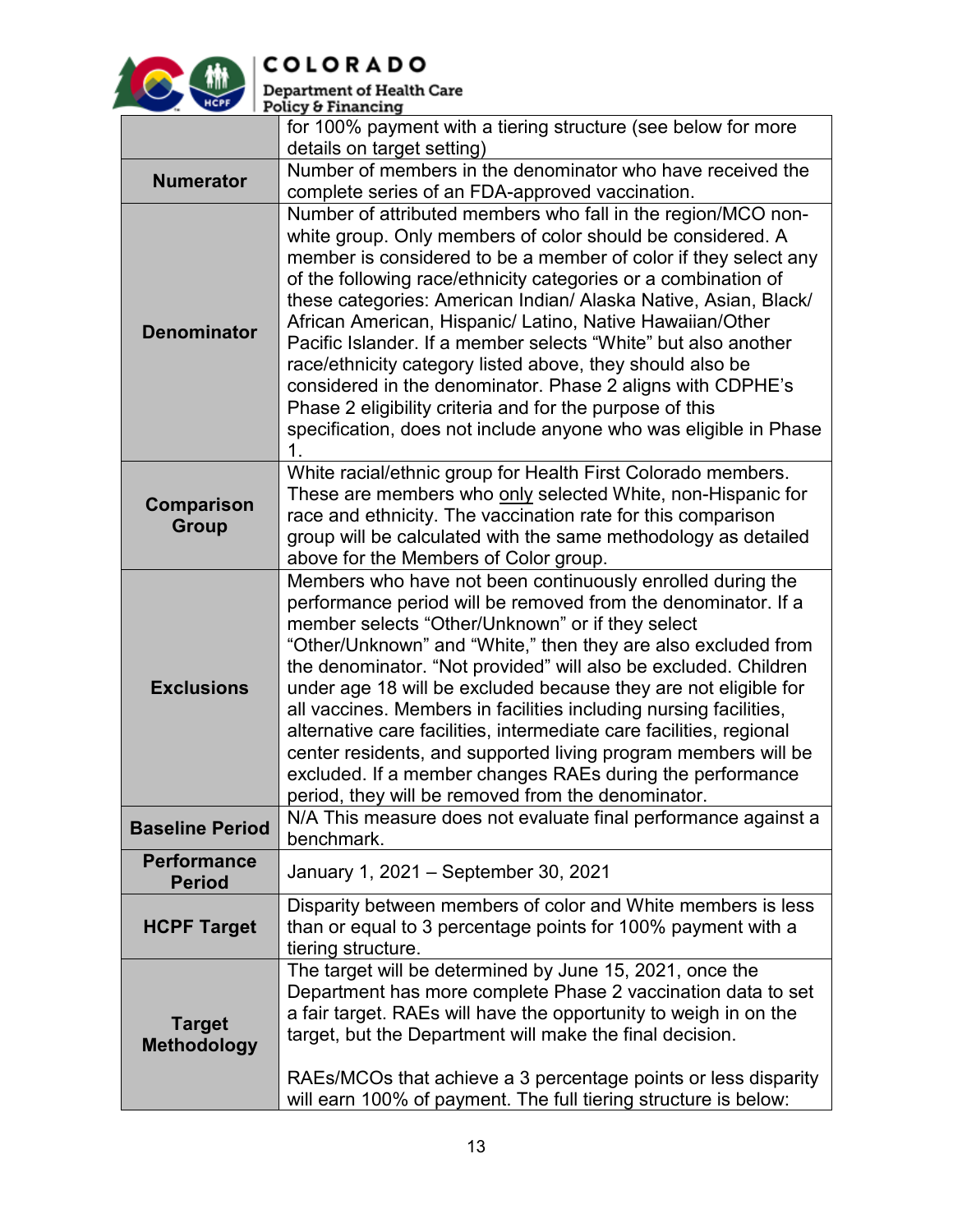

**Department of Health Care<br>Policy & Financing** 

|                                   | Performance                                                                                                                   | Payment                                       |                                                                                                                                 |  |  |  |
|-----------------------------------|-------------------------------------------------------------------------------------------------------------------------------|-----------------------------------------------|---------------------------------------------------------------------------------------------------------------------------------|--|--|--|
|                                   | $\leq$ = 3%                                                                                                                   | 100%                                          |                                                                                                                                 |  |  |  |
|                                   | $= 5\%$                                                                                                                       | 95%                                           |                                                                                                                                 |  |  |  |
|                                   | $= 7\%$                                                                                                                       | 90%                                           |                                                                                                                                 |  |  |  |
|                                   | $\leq$ = 9%                                                                                                                   | 85%                                           |                                                                                                                                 |  |  |  |
|                                   | $= 11%$                                                                                                                       | 80%                                           |                                                                                                                                 |  |  |  |
|                                   | $= 13%$                                                                                                                       | 75%                                           |                                                                                                                                 |  |  |  |
|                                   | $= 15%$                                                                                                                       | 70%                                           |                                                                                                                                 |  |  |  |
|                                   | >15%                                                                                                                          | $0\%$                                         |                                                                                                                                 |  |  |  |
| <b>Initiative</b>                 |                                                                                                                               | <b>COVID Vaccination Response</b>             |                                                                                                                                 |  |  |  |
|                                   |                                                                                                                               |                                               | Vaccination against COVID-19 is necessary to reduce negative                                                                    |  |  |  |
|                                   |                                                                                                                               |                                               | health outcomes associated with the pandemic. Evidence points                                                                   |  |  |  |
|                                   |                                                                                                                               |                                               | to higher rates of contracting the virus and higher rates of                                                                    |  |  |  |
|                                   |                                                                                                                               |                                               | serious illness and death among communities of color compared                                                                   |  |  |  |
|                                   |                                                                                                                               |                                               | to White communities. Additionally, some members of color may                                                                   |  |  |  |
| <b>Rationale</b>                  |                                                                                                                               |                                               | be hesitant to get vaccination, may experience challenges in                                                                    |  |  |  |
|                                   |                                                                                                                               |                                               | obtaining vaccination appointments, or may experience barriers                                                                  |  |  |  |
|                                   |                                                                                                                               |                                               | to getting the vaccine (e.g., language, transportation). By                                                                     |  |  |  |
|                                   | focusing on members of color, RAEs/MCOs can help ensure that                                                                  |                                               |                                                                                                                                 |  |  |  |
|                                   |                                                                                                                               |                                               | any potential disparities in vaccination rates and health                                                                       |  |  |  |
|                                   |                                                                                                                               | outcomes are minimized or eliminated.         |                                                                                                                                 |  |  |  |
|                                   |                                                                                                                               |                                               | CBMS data will be used for the race/ethnicity groups. CIIS data<br>and BIDM claims data will be used to determine which members |  |  |  |
| <b>Data Sources</b>               | have been vaccinated.                                                                                                         |                                               |                                                                                                                                 |  |  |  |
|                                   |                                                                                                                               |                                               |                                                                                                                                 |  |  |  |
|                                   | Only Health First Colorado members who were eligible for the                                                                  |                                               |                                                                                                                                 |  |  |  |
|                                   | vaccine in Phase 2 (CDPHE's definition of Phase 2) will be<br>included. Phase 2 will not include members who were eligible in |                                               |                                                                                                                                 |  |  |  |
|                                   | Phase 1.                                                                                                                      |                                               |                                                                                                                                 |  |  |  |
|                                   |                                                                                                                               |                                               |                                                                                                                                 |  |  |  |
|                                   | The two dose series needs to be on different service dates and                                                                |                                               |                                                                                                                                 |  |  |  |
|                                   | the Department will not look for consistency with the                                                                         |                                               |                                                                                                                                 |  |  |  |
| <b>Technical</b>                  | manufacturer. Unknown vaccines will be treated like a Moderna                                                                 |                                               |                                                                                                                                 |  |  |  |
| <b>Details</b>                    | or Pfizer vaccine (two doses). Fields used are MEMBERID,                                                                      |                                               |                                                                                                                                 |  |  |  |
|                                   |                                                                                                                               |                                               | SERVICEDATE, SERVICEDESCRIPTION from the CIIS data                                                                              |  |  |  |
|                                   |                                                                                                                               |                                               | and MCAID_ID, LNE_FRST_SVC_DT, and PROC_CD from the                                                                             |  |  |  |
|                                   | claims data.                                                                                                                  |                                               |                                                                                                                                 |  |  |  |
|                                   |                                                                                                                               |                                               |                                                                                                                                 |  |  |  |
|                                   |                                                                                                                               |                                               | Age will be based on a 1/1/2021 date and will use the date of                                                                   |  |  |  |
|                                   |                                                                                                                               | birth field in the risk stratification files. |                                                                                                                                 |  |  |  |
| <b>Calculation</b><br><b>Date</b> | October 29, 2021                                                                                                              |                                               |                                                                                                                                 |  |  |  |
| <b>Notification</b>               |                                                                                                                               |                                               |                                                                                                                                 |  |  |  |
| <b>Date</b>                       |                                                                                                                               | Within 10 days of the calculation date        |                                                                                                                                 |  |  |  |
| <b>Comments</b>                   |                                                                                                                               |                                               | RAEs/MCOs must submit monthly vaccination response reports                                                                      |  |  |  |
|                                   |                                                                                                                               | per the instructions in Appendix A.           |                                                                                                                                 |  |  |  |

ヿ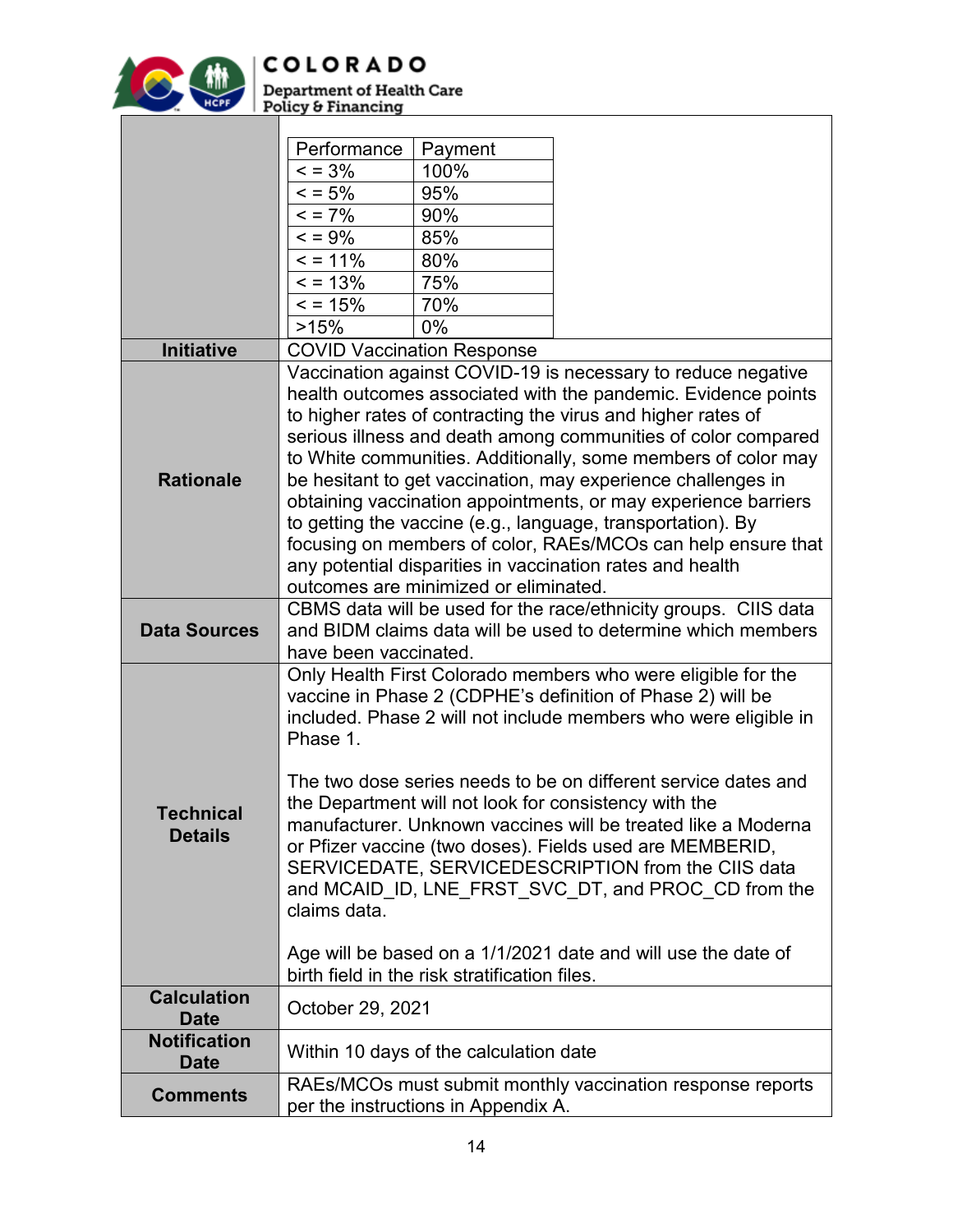

#### **Appendix A: Monthly Vaccination Response Report Template**

| <b>RAE/MCO</b><br><b>Name</b> |  |
|-------------------------------|--|
| <b>RAE Region #</b>           |  |
| <b>Date</b>                   |  |
| <b>Submitted</b>              |  |
| <b>Contact</b>                |  |

**Purpose:** The Department anticipates that the RAE/MCO strategy and activities will evolve over time as they work toward vaccination outcomes for members of color and members who are potentially homebound. Monthly performance reports will allow the Department to understand the activities that contribute to vaccination and outreach outcomes, facilitate shared learning between RAEs and the Department, and provide necessary documentation for payment.

#### **Definitions:**

Please refer to the specification document for definitions of measures and performance periods mentioned in this report template.

**Submission:** Please complete the following report each month and submit it through MoveIt. To allow adequate time to complete this template and incorporate knowledge from the CIIS database, the report will always be due the last business day of the month following the month that the RAE/MCO is reporting on. The first report will be due May 28, 2021 for the April time period. Similarly, the second report will be due June 30, 2021 for the May time period. The last report will be due the final business day of January 2022.

#### **Staff Time and Resources to Support Vaccination Response**

1. Please report staff time that is dedicated to activities contained in the Vaccination Response Plan. Only include hours and activities for this specific reporting period (i.e., month). The first column should include groups (e.g., call center staff) or if it is one individual, their position (e.g., Chief Medical Officer). Please do not include names of staff.

| <b>Staff Group or</b><br><b>Title</b> | Number of Staff and Designation<br>$($ FTE, $PT$ $)$ | <b>Activity Type</b> | <b>Hours</b> |
|---------------------------------------|------------------------------------------------------|----------------------|--------------|
|                                       |                                                      |                      |              |
|                                       |                                                      |                      |              |
|                                       |                                                      |                      |              |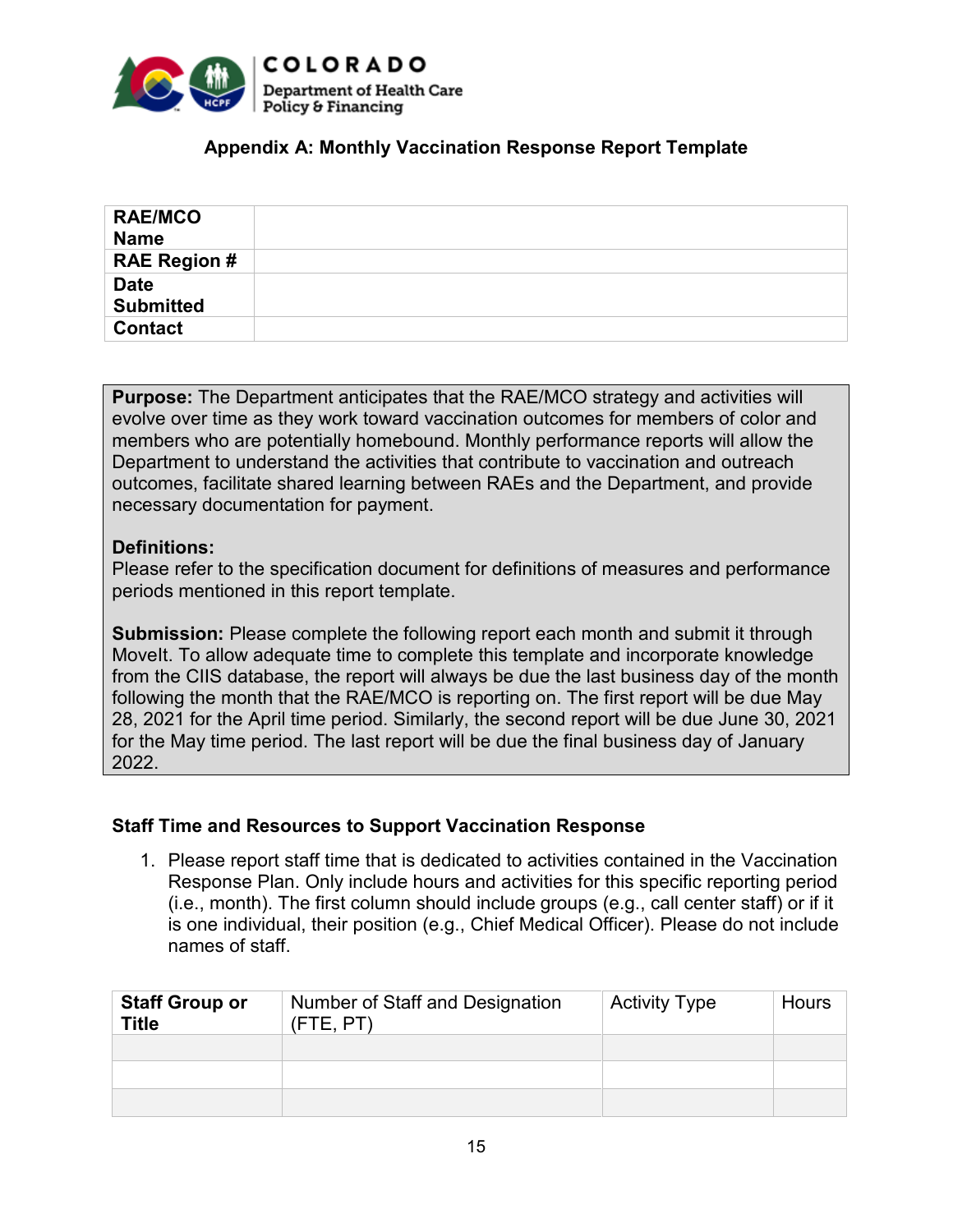

#### **Results for Priority Populations**

2. Please complete the table below on outreach to potentially homebound members. The data submitted should be based on the total number of people on the February 2021 list that RAEs and MCOs received in March 2021. Numbers and percentages should be cumulative to demonstrate progress in outreaching members over time.

| <b>Potentially</b><br><b>Homebound</b><br><b>Members</b> | Total<br>Number of<br>Potentially<br>Homebound<br><b>Members</b><br>(March List)<br>This<br>number will<br>remain<br>constant<br>each<br>month. | Number of<br>Members<br>with 3 or<br>more<br>outreach<br>attempts (2)<br>of which<br>must be<br>phone calls) | Number of<br>members not<br>outreached<br>because they<br>were already<br>vaccinated | Number of<br>members who<br>were not<br>outreached per<br>Column 3 due to a<br>lack of accurate<br>contact information<br>or because they<br>were disenrolled* | Percentage<br>Successful<br>Outreach** |
|----------------------------------------------------------|-------------------------------------------------------------------------------------------------------------------------------------------------|--------------------------------------------------------------------------------------------------------------|--------------------------------------------------------------------------------------|----------------------------------------------------------------------------------------------------------------------------------------------------------------|----------------------------------------|
| March                                                    |                                                                                                                                                 |                                                                                                              |                                                                                      |                                                                                                                                                                |                                        |
| April                                                    |                                                                                                                                                 |                                                                                                              |                                                                                      |                                                                                                                                                                |                                        |
| May                                                      |                                                                                                                                                 |                                                                                                              |                                                                                      |                                                                                                                                                                |                                        |

*\*This number can include members without an accurate phone number but who were outreached by mail. It can also include anyone who has disenrolled under the current definition of the Public Health Emergency.*

*\*\*This percentage should include data from columns 3-5 per the measure specifications for what counts as successful outreach. By May, it should total 100% if outreach was successful.*

- 3. Please describe strategies used by the RAE/MCO for identifying and supporting members who are not truly homebound but who require assistance with scheduling a vaccination appointment and/or transportation to obtain a vaccine.
- 4. Please report progress made toward reducing vaccination disparities for members of color in the table below. This data will only be used to communicate progress each month. The Department will calculate the interim payments separately and will share results with the RAEs/MCOs. *Please report cumulative vaccination rates over time. Phases 1 and 2 refer to vaccine eligibility phases per CDPHE guidance. See the measure specifications for more details.*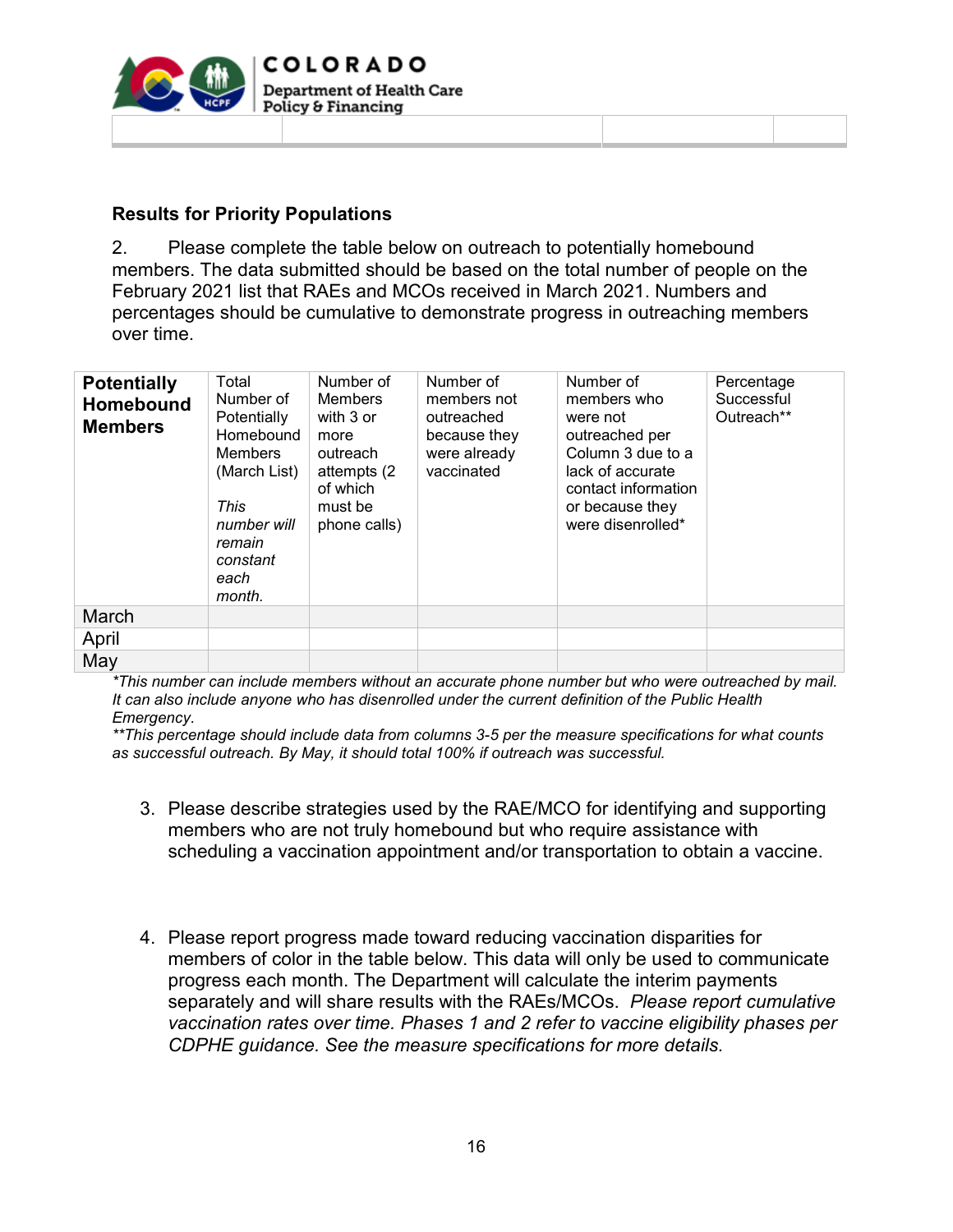

#### **COLORADO Department of Health Care** Policy & Financing

| <b>Vaccinations</b><br>by<br><b>Race/Ethnicity</b> | Phase 1                                                                                          |                                                                              | Phase 2                                                                          |                                                                                            |  |
|----------------------------------------------------|--------------------------------------------------------------------------------------------------|------------------------------------------------------------------------------|----------------------------------------------------------------------------------|--------------------------------------------------------------------------------------------|--|
|                                                    | Percent of<br>Eligible White<br><b>Members</b><br>with a<br>Complete<br>Vaccine<br><b>Series</b> | Percent of Eligible<br>Members of Color<br>with a Complete<br>Vaccine Series | Percent of Eligible<br>White Members with<br>a Complete Vaccine<br><b>Series</b> | Percent of Eligible<br><b>Members of Color</b><br>with a Complete<br><b>Vaccine Series</b> |  |
| April                                              |                                                                                                  |                                                                              |                                                                                  |                                                                                            |  |
| May                                                |                                                                                                  |                                                                              |                                                                                  |                                                                                            |  |
| June                                               |                                                                                                  |                                                                              |                                                                                  |                                                                                            |  |
| July                                               |                                                                                                  |                                                                              |                                                                                  |                                                                                            |  |
| August                                             |                                                                                                  |                                                                              |                                                                                  |                                                                                            |  |
| September                                          |                                                                                                  |                                                                              |                                                                                  |                                                                                            |  |

#### **Community Partnerships**

4. Please update the list of community partnerships to date (meaning ongoing) where the RAE/MCO is providing support, including financially. Please be specific when describing the RAE/MCO role.

| Organization,<br><b>Coalition or</b><br><b>Individual</b> | Geographic<br>Location(s) | <b>Communities</b><br><b>Served</b> | <b>Specific</b><br><b>Goal of</b><br>Partnership | <b>RAE/MCO</b><br><b>Role</b> | Month(s)<br><b>Active</b> |
|-----------------------------------------------------------|---------------------------|-------------------------------------|--------------------------------------------------|-------------------------------|---------------------------|
|                                                           |                           |                                     |                                                  |                               |                           |
|                                                           |                           |                                     |                                                  |                               |                           |
|                                                           |                           |                                     |                                                  |                               |                           |
|                                                           |                           |                                     |                                                  |                               |                           |
|                                                           |                           |                                     |                                                  |                               |                           |

#### **Vaccination Sites and Support**

5. Please update the list of efforts to support vaccination clinics that have occurred to date. Please include mobile clinics and provide specific information about the role the RAE plays, such as "Providing direct financial support for injection supplies" (any funding source) or "support identifying and signing up priority population Medicaid members for the clinic."